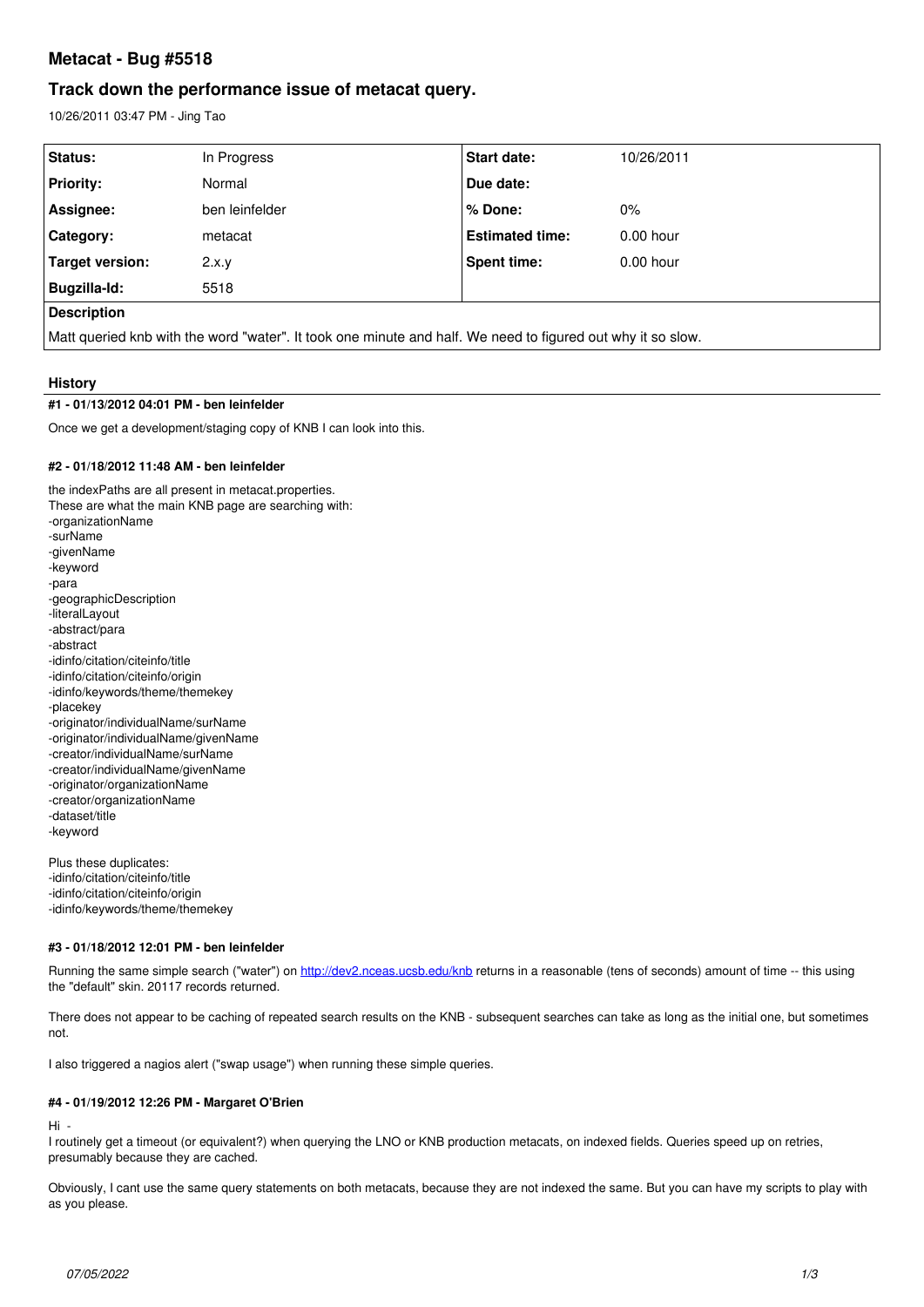## **#5 - 01/23/2012 01:05 PM - ben leinfelder**

With all production data transfered to our new staging server (<http://knb-mn-stage-1.dataone.org/knb>) a search for "water" was indeed cached after the initial search (~ 5 seconds to return and start transferring 20705 data packages).

An initial search for "earth" returned 16235 records in ~16 seconds.

So it looks like this server is doing pretty well.

#### **#6 - 05/02/2012 03:47 PM - ben leinfelder**

There seems to be renewed concern that this is not resolved.

During the Kepler/sensor workshop Matt reported query performance issues when ~25 people were concurrently searching for 'Insects' via the Kepler data search interface.

His search finally completed in ~30 minutes during which time the server load was very high and nagios sent many emails warning such. While the search index should have been utilized, I can see that for truly concurrent searches on 'Insects' if all of the queries were started before the first one finished (when the query results are cached by Metacat) then ALL of the individual queries would run concurrently and never be able to make use of the cached results.

I can write a multi-thread test that launches long-running queries on a test Metacat and see what kind of results we get on different servers. I don't think running it against production KNB is the best thing, but there are DataONE servers that have a similar amount of KNB data on them that will be useful. They are, however, running Metacat 2.0 so won't be a true reflection of current behavior, only of what's to come with the next release.

#### **#7 - 05/04/2012 02:43 PM - ben leinfelder**

I wrote a small test that issues the same Metacat query to a given server with parallel threads (25 for this example). Using the same query that Kepler would issue, the query for "Insects" does take some time, but not a half hour.

These are in ms:

------------------ query: 0 took: 315384 query: 1 took: 322531 query: 2 took: 305548 query: 3 took: 308005 query: 4 took: 315377 query: 5 took: 315468 query: 6 took: 304509 query: 7 took: 315469 query: 8 took: 317498 query: 9 took: 315381 query: 10 took: 316663 query: 11 took: 305278 query: 12 took: 317429 query: 13 took: 306272 query: 14 took: 315357 query: 15 took: 318126 query: 16 took: 315469 query: 17 took: 315343 query: 18 took: 306331 query: 19 took: 304750 query: 20 took: 305546 query: 21 took: 315555 query: 22 took: 308002 query: 23 took: 322503 query: 24 took: 315374

## **#8 - 05/04/2012 03:26 PM - ben leinfelder**

Running the same query (well, with "Insect" (not plural) so the results were not cached) with 50 threads makes this problem crop up.

The threads took about 22 minutes to return and we got a nagios warning about load ("check-mk").

Thinking about how Kepler performs the data query, I think each different metadata type (EML version) that it searches uses a different query thread. So each Kepler client was probably launching 2-3 queries which puts the demo workshop at around 75 concurrent Metacat queries. Question is...what to do about it now?

## **#9 - 05/04/2012 04:29 PM - Jing Tao**

Yeah. Kepler issues a query for different metadata type because the ecogrid could handle only one return doctype. I believe it can handle multiple return type types in a single query. So we can merge the three queries into one in kepler.

### **#10 - 01/24/2013 11:45 AM - ben leinfelder**

Moving this along with the 2.1 bugs because we are still supporting old Metacat query. We do want people to start using SOLR-based query when we make it available, however, and we may just have to ignore this bug in order to implement the newer faster query mechanism.

### **#11 - 03/27/2013 02:30 PM - Redmine Admin**